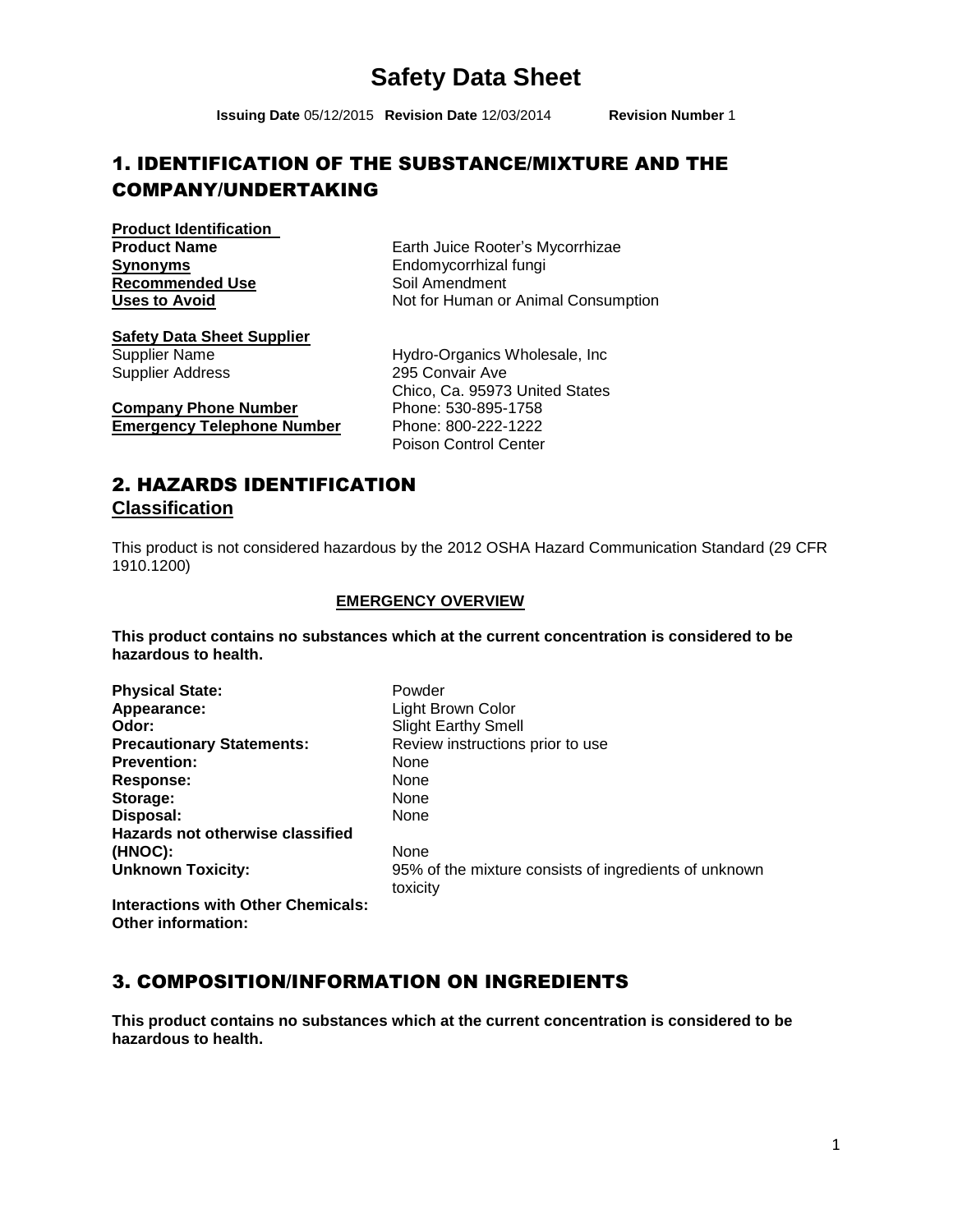#### 4. FIRST AID MEASURES

| <b>Eye Contact</b>             | Rinse thoroughly with plenty of water, including under the<br>eyelids, for at least 15 minutes and consult a Physician |  |
|--------------------------------|------------------------------------------------------------------------------------------------------------------------|--|
| <b>Skin Contact</b>            | Wash with soap and water                                                                                               |  |
| <b>Inhalation</b>              | Move to fresh air.<br>Clean mouth with water and afterwards drink plenty of water.                                     |  |
| Ingestion                      | Never give anything by mouth to an unconscious person.                                                                 |  |
| <b>Most Important symptoms</b> |                                                                                                                        |  |
| Acute:                         | No information available                                                                                               |  |
| Delayed:                       | No information available                                                                                               |  |
| <b>Notes to Physician</b>      | Treat symptomatically                                                                                                  |  |

## 5. FIRE-FIGHTING MEASURES

| <b>Suitable Extinguishing Media</b>         | Use extinguishing measures appropriate to local circumstances<br>and the surrounding environment.                                    |
|---------------------------------------------|--------------------------------------------------------------------------------------------------------------------------------------|
| Unsuitable Extinguishing Media              | Use of water spray when fighting fire may be inefficient.                                                                            |
| <b>Specific Hazards of the Chemical</b>     | No information available                                                                                                             |
| <b>Uniform Fire Code:</b>                   | <b>Combustible Dust/Powder</b>                                                                                                       |
| <b>Hazardous Combustion Products</b>        | <b>None Known</b>                                                                                                                    |
| <b>Explosion Data</b>                       |                                                                                                                                      |
| Sensitivity to Mechanical Impact No.        |                                                                                                                                      |
| <b>Sensitivity to Static Discharge</b>      | No                                                                                                                                   |
| <b>Protective Equipment and Precautions</b> |                                                                                                                                      |
| for Firefighters                            |                                                                                                                                      |
|                                             | As in any fire, wear self-contained breathing apparatus pressure-<br>demand, MSHA/NIOSH (approved or equivalent) and full protective |

**gear**

#### 6. ACCIDENTAL RELEASE MEASURES

| <b>Personal Precautions</b>      | Avoid contact with eyes.                                                      |
|----------------------------------|-------------------------------------------------------------------------------|
| <b>Environmental Precautions</b> | Prevent product from entering drains or sewer systems. Do not                 |
|                                  | flush into surface water or sewer systems                                     |
| <b>Methods for Containment</b>   | Prevent further leakage or spillage if safe to do so                          |
| <b>Methods for Cleaning Up</b>   | Avoid dust formation. Pick up and transfer to properly labeled<br>containers. |

#### 7. HANDLING AND STORAGE

| <b>Handling</b>              | Handle in accordance with good industrial hygiene and safety<br>practice. Avoid contact with eyes. Do not ingest. If swallowed seek<br>medical assistance. |  |
|------------------------------|------------------------------------------------------------------------------------------------------------------------------------------------------------|--|
| <b>Storage</b>               | Keep containers tightly closed in a dry, cool and well-ventilated<br>place.                                                                                |  |
| <b>Incompatible Products</b> | None known based on information supplied.                                                                                                                  |  |

#### 8. EXPOSURE CONTROLS / PERSONAL PROTECTION

| <b>Exposure Guidelines</b> | This product as supplied does not contain any hazardous        |
|----------------------------|----------------------------------------------------------------|
|                            | materials with occupational exposure limits established by the |
|                            | region specific regulatory bodies                              |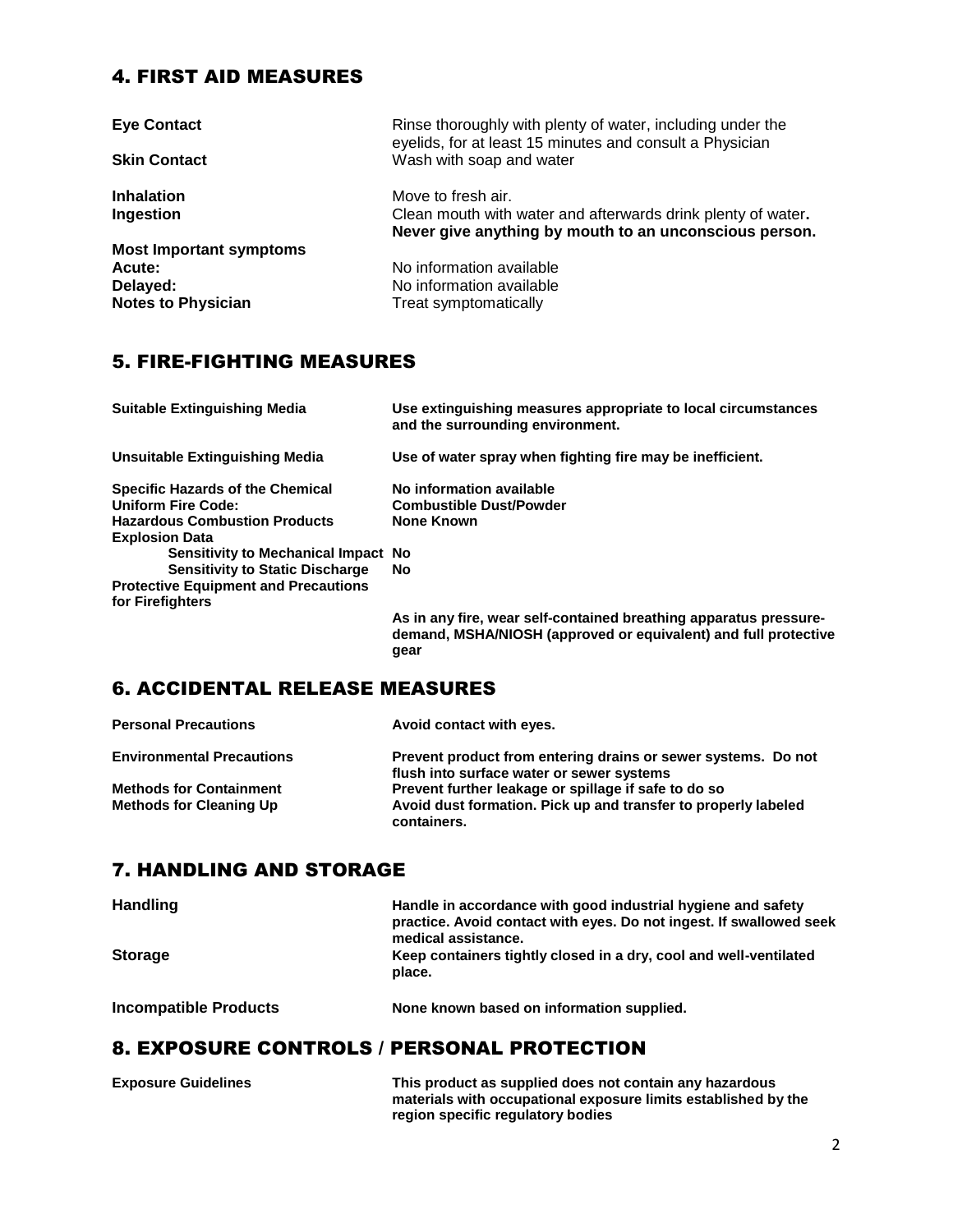| <b>Engineering Measures</b>          | <b>Showers</b><br><b>Evewash stations</b><br><b>Ventilation systems</b>                                                                                                                                                            |  |
|--------------------------------------|------------------------------------------------------------------------------------------------------------------------------------------------------------------------------------------------------------------------------------|--|
| <b>Personal Protective Equipment</b> |                                                                                                                                                                                                                                    |  |
| <b>Eye/Face Protection</b>           | Avoid contact with eyes. Tightly fitting safety goggles. No special<br>protective equipment required                                                                                                                               |  |
| <b>Skin and Body Protection</b>      | Wear protective gloves/clothing. No special protective equipment<br>reauired                                                                                                                                                       |  |
| <b>Respiratory Protection</b>        | If irritation is experienced, NIOSH/MSHA approved respiratory<br>protection should be worn. Ventilation or evacuation may be<br>necessary. Respiratory protection must be provided in accordance<br>with current local regulations |  |
| <b>Hygiene Measures</b>              | Handle in accordance with good industrial hygiene and safety<br>practice. Do not eat, drink or smoke while using this product.                                                                                                     |  |

#### 9. PHYSICAL AND CHEMICAL PROPERTIES

| <b>Physical State</b>               | <b>Solid</b>               |                         |
|-------------------------------------|----------------------------|-------------------------|
| Appearance                          | Powder(s)                  |                         |
| Color                               | <b>Light Brown</b>         |                         |
| Odor                                | <b>Slight Earthy Smell</b> |                         |
| <b>Odor Threshold</b>               | No information available   |                         |
| pH                                  | 6.0-7.0 10% in water       |                         |
| <b>Initial Boiling Point</b>        | No data available          |                         |
| <b>Boiling Point/Range</b>          | No data available          |                         |
| <b>Melting Point/Range</b>          | No data available          |                         |
| <b>Flash Point</b>                  | No data available          |                         |
| <b>Evaporation Rate</b>             | No data available          |                         |
| Flammability (solid, gas)           | No data available          |                         |
| <b>Flammable Properties</b>         | Not flammable              |                         |
| <b>Flammability Limits in Air</b>   | Upper No data available    | Lower No data available |
| <b>Vapor Density</b>                | No data available          |                         |
| <b>Specific Gravity</b>             | No data available          |                         |
| <b>Water Solubility</b>             | <b>Insoluble</b>           |                         |
| <b>Solubility in solvents</b>       | No data available          |                         |
| <b>Partition Coefficient:</b>       |                            |                         |
| (n-octanol/water)                   | No data available          |                         |
| <b>Autoignition Temperature</b>     | No data available          |                         |
| <b>Decomposition Temperature °F</b> | Over 400°F                 |                         |
| <b>Kinematic viscosity</b>          | No data available          |                         |
| <b>Dynamic viscosity</b>            | No data available          |                         |
| <b>Explosive Properties</b>         | No data available          |                         |
| <b>Oxidizing Properties</b>         | No data available          |                         |
| MMHG @ 37.8 C                       | No data available          |                         |
| <b>Softening Point</b>              | No data available          |                         |
| <b>VOC Content</b>                  | $0\%$                      |                         |
| <b>Particle Size</b>                | No data available          |                         |

# **10. STABILITY AND REACTIVITY**<br>Reactivity No data

**Reactivity No data available**<br> **Stability Stability Stability Stability Stable under recommended storage conditions None under normal processing Possibility of Hazardous Reactions<br>Incompatible Products Incompatible Products Conditions to Avoid Conditions in the View Work Roughly Conditions to Avoid Conditions Conditions in None known based on information supplied. Conditions to Avoid Conditions to Avoid Conditions is all Avoid Conditions to Avoid Condition Products** Ammonia, if product is strongly heated or ox Hazardous Decomposition Products Ammonia, if product is strongly heated or oxidized<br>Hazardous Polymerization **Hazardous polymerization does not occur Hazardous Polymerization Francisc Education Hazardous polymerization does not occur<br>Handle in accordance with good industrial<br>Handle in accordance with good industrial** Handle in accordance with good industrial hygiene and safety **practice**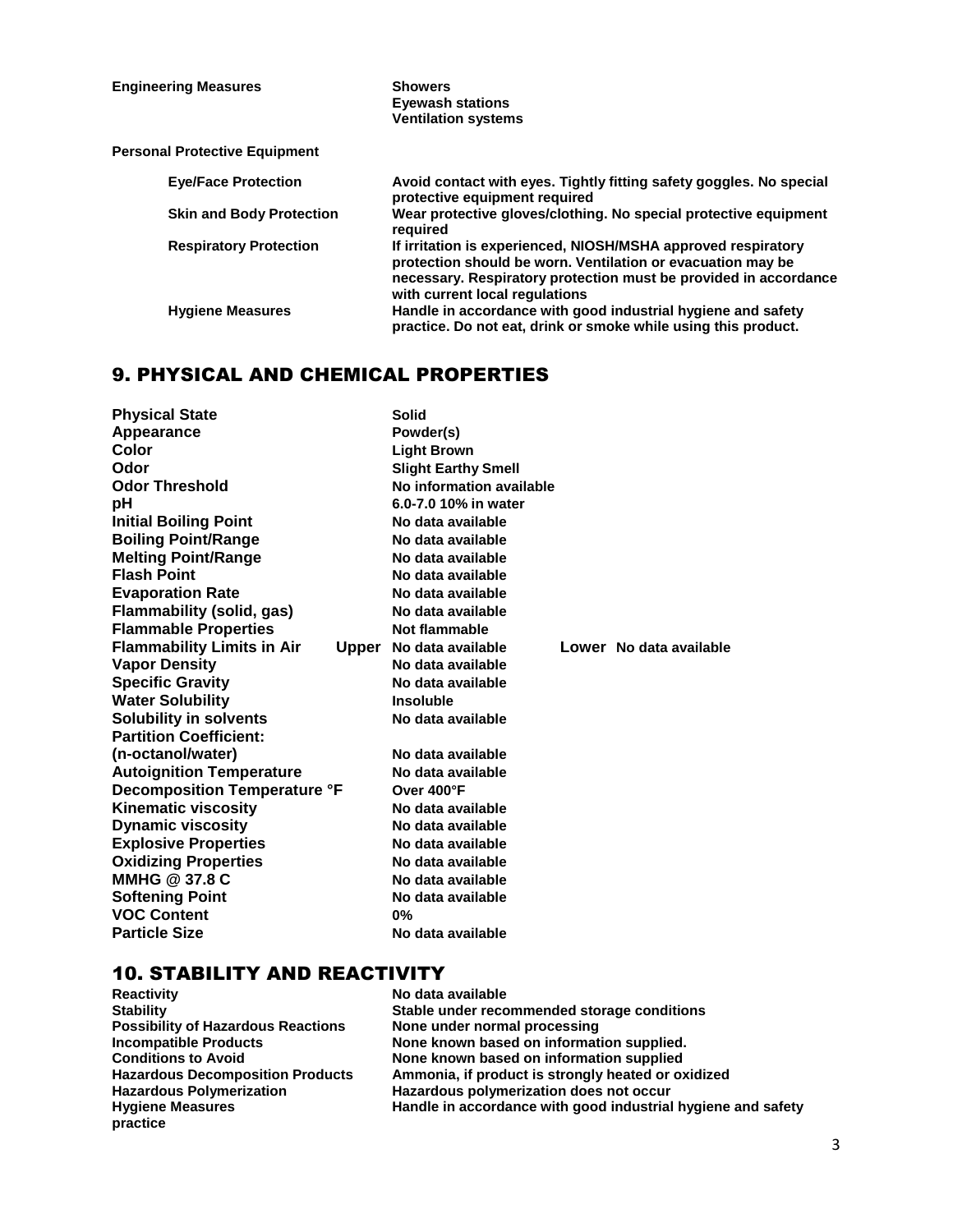#### 11. TOXICOLOGICAL INFORMATION

**Product Information Symptoms No Information available Sensitization No Information available Mutagenic Effects**<br> **Carcinogenicity**<br> **Contains no ingredient lists STOT - single exposure No Information available STOT - repeated exposure**<br>**Chronic Toxicity** 

**Inhalation**<br> **Inhalation**<br> **Specific test data for the product or mixture is not available**<br> **Specific test data for the product or mixture is not available Eye Contact Specific test data for the product or mixture is not available Skin Contact Specific test data for the product or mixture is not available Ingestion Specific test data for the product or mixture is not available Carcinogenicity Contains no ingredient listed as a carcinogen No Information available**<br>**No Information available Chronic Toxicity Chronic Toxicity** No known effect based on information supplied<br>Target Organ Effects **No known target organs effected Target Organ Effects**<br>
Aspiration Hazard<br>
No Information available<br>
No Information available **No Information available** 

#### 12. ECOLOGICAL INFORMATION

| <b>Ecotoxicity</b>                   | The environmental impact of this product has not been fully |  |
|--------------------------------------|-------------------------------------------------------------|--|
|                                      | investigated                                                |  |
| <b>Persistence and Degradability</b> | No Information available                                    |  |
| <b>Bioaccumulation</b>               | No Information available                                    |  |
| Other adverse effects                | No Information available                                    |  |
|                                      |                                                             |  |

#### 13. DISPOSAL CONSIDERATIONS

| <b>Disposal Method</b>        | This product is not a hazardous waste according to Federal<br>regulations (40 CFR 261) unless it is mixed or comes in contact<br>with hazardous materials or the product is altered. Dispose of<br>material in accordance with all federal, state, and local |
|-------------------------------|--------------------------------------------------------------------------------------------------------------------------------------------------------------------------------------------------------------------------------------------------------------|
|                               | regulations                                                                                                                                                                                                                                                  |
| <b>Contaminated Packaging</b> | Dispose packaging and contents in accordance with all federal,<br>state and local regulations                                                                                                                                                                |

#### 14. TRANSPORT INFORMATION

| <b>DOT</b>      | Not regulated |
|-----------------|---------------|
| <b>IATA</b>     | Not regulated |
| <b>TDG</b>      | Not regulated |
| <b>MEX</b>      | Not regulated |
| <b>ICAO</b>     | Not regulated |
| <b>IMDG/IMO</b> | Not regulated |
| <b>RID</b>      | Not regulated |
| <b>ADR</b>      | Not regulated |
| <b>ADN</b>      | Not regulated |
|                 |               |

#### 15. REGULATORY INFORMATION

**International Inventories**

**TSCA Complies TSCA – United States Toxic Substances Control Act Section 8(b) Inventory DSL All components are listed either on the DSL or NDSL DSL/NDSL – Canadian Domestic Substances List/Non-Domestic Substances List**

**U.S. Federal Regulations**